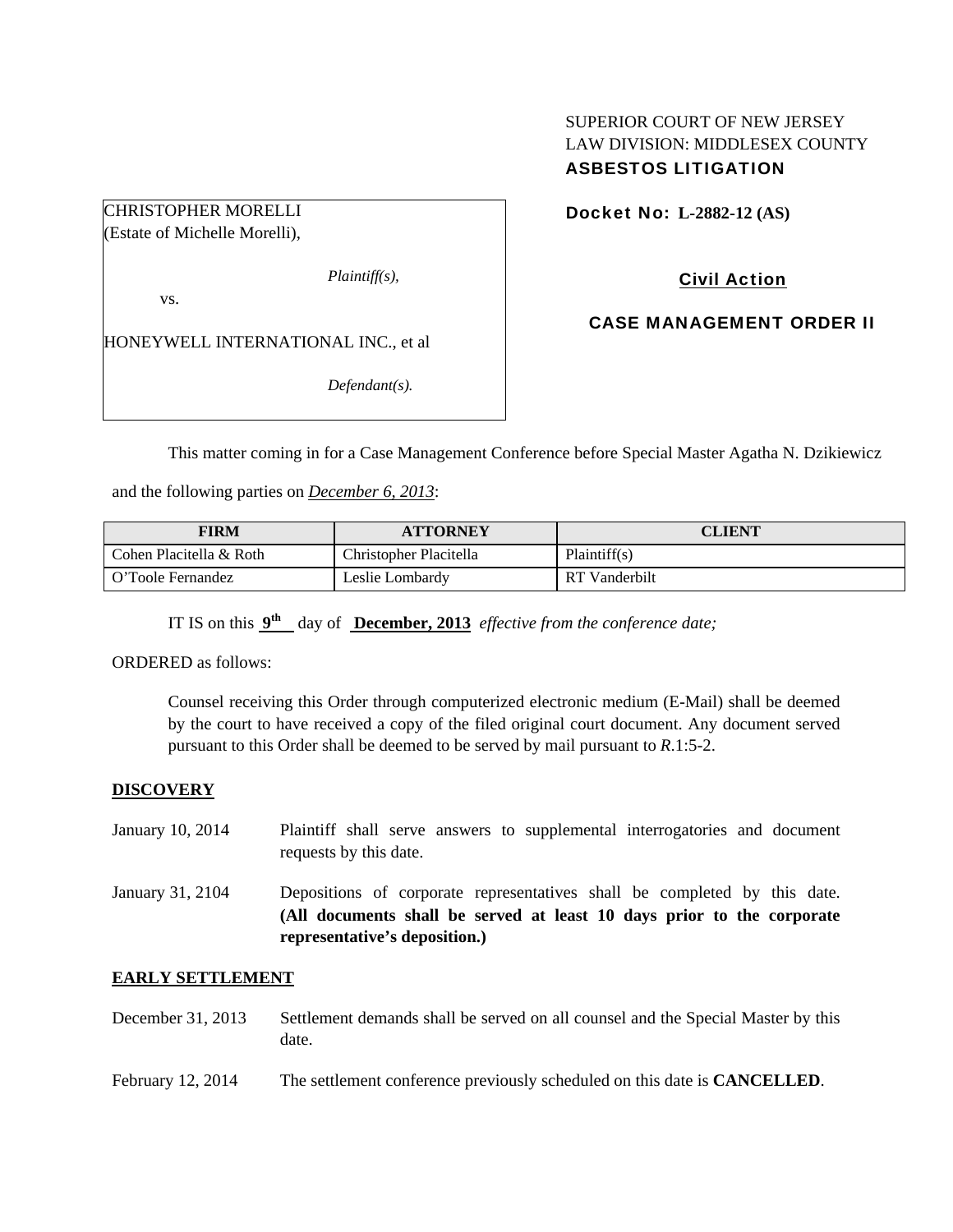## **SUMMARY JUDGMENT MOTION PRACTICE**

- February 28, 2014 Summary judgment motions limited to product identification issues shall be filed no later than this date.
- March 28, 2014 Last return date for product identification summary judgment motions.

#### **MEDICAL DEFENSE**

- December 31, 2013 Plaintiff is to arrange for the transfer of pathology specimens and x-rays, if any, by this date.
- February 28, 2014 Defendants shall identify its medical experts and serve medical expert reports, if any, by this date.

#### **LIABILITY EXPERT REPORTS**

- March 3, 2014 Plaintiff shall identify its liability experts and serve liability expert reports or a certified expert statement by this date or waive any opportunity to rely on liability expert testimony.
- April 4, 2014 Defendants shall identify its liability experts and serve liability expert reports, if any, by this date or waive any opportunity to rely on liability expert testimony.

### **ECONOMIST EXPERT REPORTS**

April 4, 2014 Defendants shall identify its expert economists and serve expert economist report(s), if any, by this date or waive any opportunity to rely on economic expert testimony.

#### **EXPERT DEPOSITIONS**

May 5, 2014 Expert depositions shall be completed by this date. To the extent that plaintiff and defendant generic experts have been deposed before, the parties seeking that deposition in this case must file an application before the Special Master and demonstrate the necessity for that deposition. To the extent possible, documents requested in a deposition notice directed to an expert shall be produced three days in advance of the expert deposition. The expert shall not be required to produce documents that are readily accessible in the public domain.

#### **PRE-TRIAL AND TRIAL**

April 15, 2014 @ 10:00am Settlement conference. All defense counsel shall appear with authority to negotiate settlement and have a representative authorized to negotiate settlement available by phone. Any request to be excused from the settlement conference shall be made to the Special Master no later than 4:00pm of the day prior to the conference.

\_\_\_\_\_\_\_\_\_\_\_\_\_\_\_\_\_\_\_\_\_\_\_\_\_\_\_\_\_\_\_\_\_\_\_\_\_\_\_\_\_\_\_\_\_\_\_\_\_\_\_\_\_\_\_\_\_\_\_\_\_\_\_\_\_\_\_\_\_\_\_\_\_\_\_\_\_\_\_\_\_\_\_\_\_\_\_\_\_\_\_\_\_\_\_\_\_\_\_\_\_\_\_\_\_\_\_\_\_\_